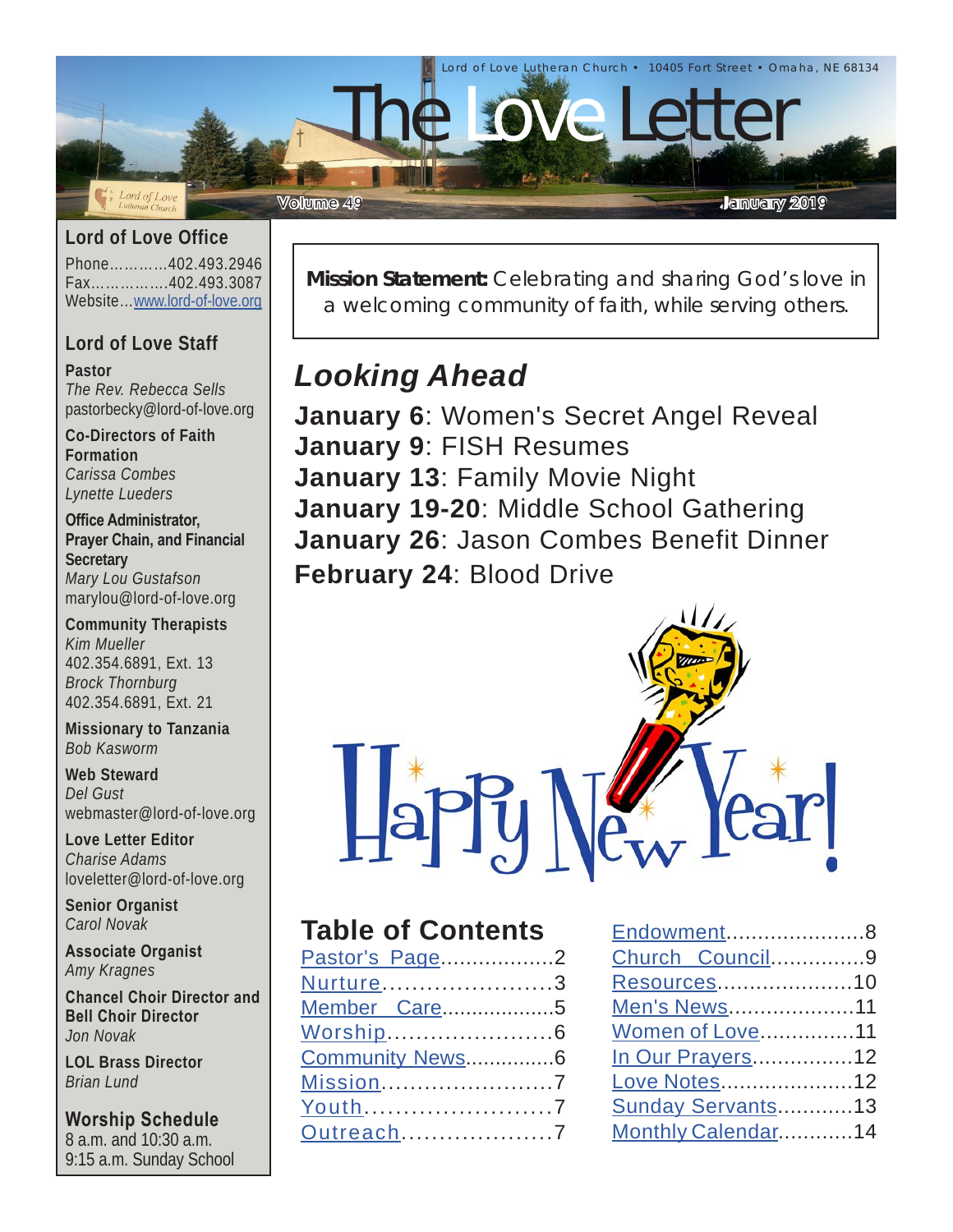# <span id="page-1-0"></span>PASTOR'S PAGE

*"Arise, shine, for your light has come, and the glory of the Lord rises upon you. See, darkness covers the earth and thick darkness is over the peoples, but the Lord rises upon you and his glory appears over you."*  $-$ Isaiah 60:1-2

This Isaiah passage reflects the good news we have that Jesus Christ, the light of the world, has come to shine upon us, in us and around us, which we just celebrated on Christmas, and will celebrate again on Epiphany, Jan. 6, when we celebrate the day that the announcement of the Son of God was seen by the wise men and this good news was then carried back to wherever those wise men had come from.

But even as we announce this and celebrate this, the darkness in our world is still clearly evident. Some of this darkness can be attributed to the fact that it is still a season of darkness, even if the days are finally starting to get longer by a few minutes each passing week. But in addition, the hurt and brokenness of people's lives, the uncertainties of nations and the plight of people's futures are real concerns to many.

But no matter where we are at in life, if we were to sit and ponder where God is, I am convinced there are many places and ways where we could find God's light shining in our lives. From a roof over our heads, food on the table, people around us who know our name and check in with us, and a host of other things, like the sun rising every morning, for the clothes that keep us warm, and a chair to sit in, and especially for the love of God that comes to us in the flesh with the Christ Child that promises to hold us and claim us who love him no matter how shaken or messed up the rest of our lives might be. And perhaps, this gift more than anything, can bring us hope on our darkest day.



And dear friends, in the same way God's love and light come to us and bless our lives, the gift we then possess of God's light and love shining on us, allows us to be light bearers to others by praying to God on their behalf (and letting them know we are doing so), making dishes of love to share with others, taking the time to invite others and spend time listening perhaps over a cup of coffee, writing letters or calling those we can't get to visit, and even gathering to have the light of Christ fill our lives through personal devotions or group Bible studies.

Indeed, when we look at the world with eyes of love and compassion the way Jesus looked on the whole world and gave of himself for us, light can't help but shine in the darkness. And the other amazing thing is, whenever we participate in sharing God's love and light with others, it changes our hearts and makes us even more aware of God's presence.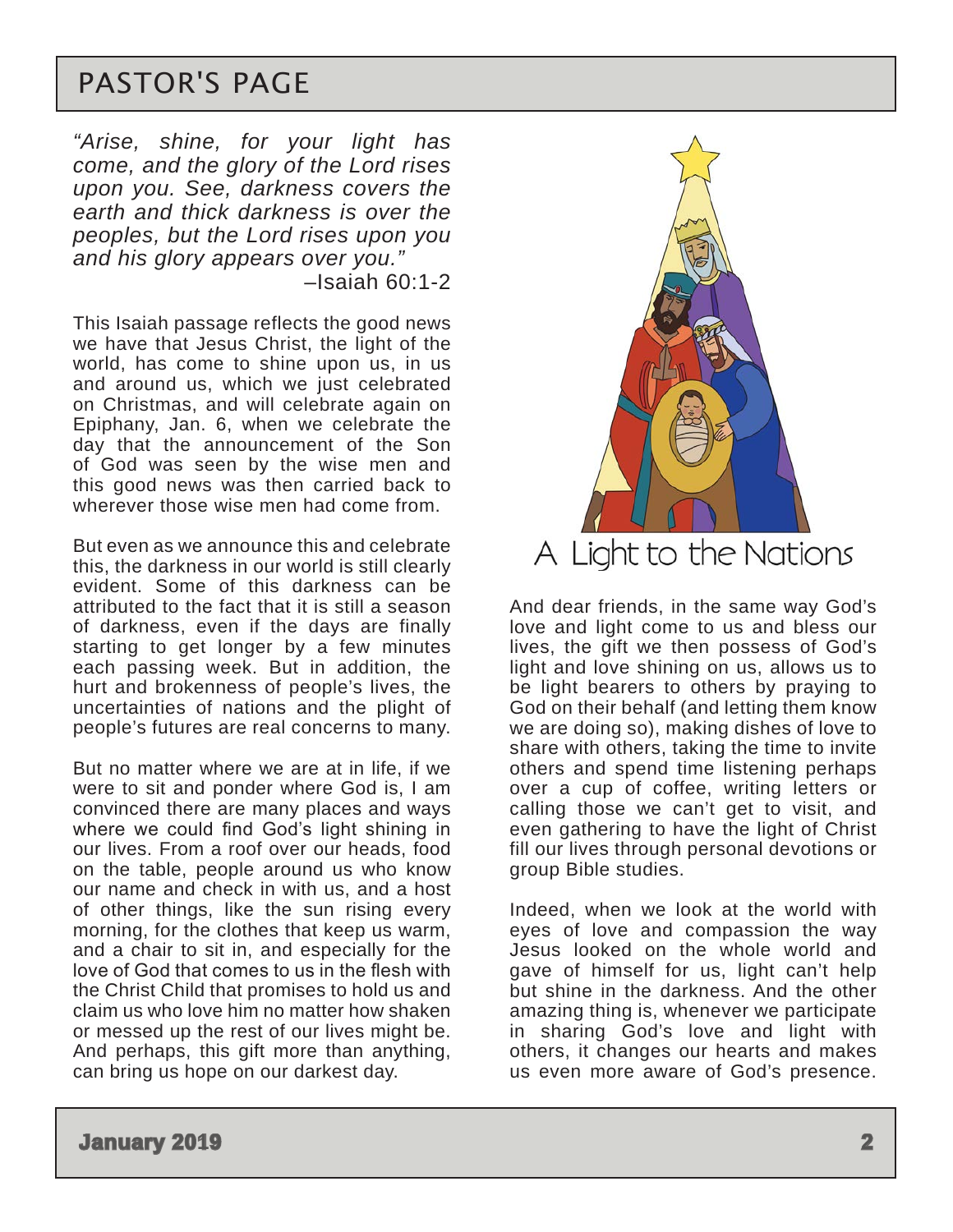# <span id="page-2-0"></span>PASTOR'S PAGE

So during the season of epiphany that begins with the magi coming to worship the newborn King, to the world learning about the light of Christ that has come to shine in dark places, may our hearts, minds, and actions also count the blessings to light in our own life and keep us focused on being a light of love, hope, peace, and joy to those whose lives we encounter.

Blessings of light and love to you all, Pastor Becky Sells <><



#### <>< <>< <>< <>< <>< <>< <>< <>< <>< <>< <>< <>< <>< <>< <>< <>< <>< <>< <>< <><

#### Dear Friends in Christ,

As a new year dawns upon us, I can't help but look back on the last year and let you know how blessed and thankful I feel to have been called to live and serve amongst you here at Lord of Love. I see God at work all the time in our ministry to one another and especially in the ministry opportunities we engage in beyond our walls. With a thankful and joyous heart, I also pray that God will continue to stir our hearts and live, use our hands for God's service, and make God's presence ever more evident in our lives.

I also want to thank you for all the ways you have embodied light and love to me and my family this year. I especially want to thank you for your generosity to me and my family during the Christmas season. The generous monetary gift you gave to me, the goodies my family enjoyed eating when I didn't have time to make any, and the many other thoughtful gifts you gave to us were all heart-warming blessings of love. Thanks for sharing your lives and God's love with us.

Love in Christ, Pastor Becky <><

## NURTURE

#### **Save the Date: Benefit Dinner**

**Saturday, January 26, 2019**  5:30 p.m to 7:30 p.m.

The holidays are over and with Valentine's Day around the corner, love will soon be in the air. Please join us in sharing our love and support for Jason Combes (and his Kira) at a benefit dinner (catered by Mangia Italiano) on Jan. 26 in the Fellowship Hall. More details will be coming soon.

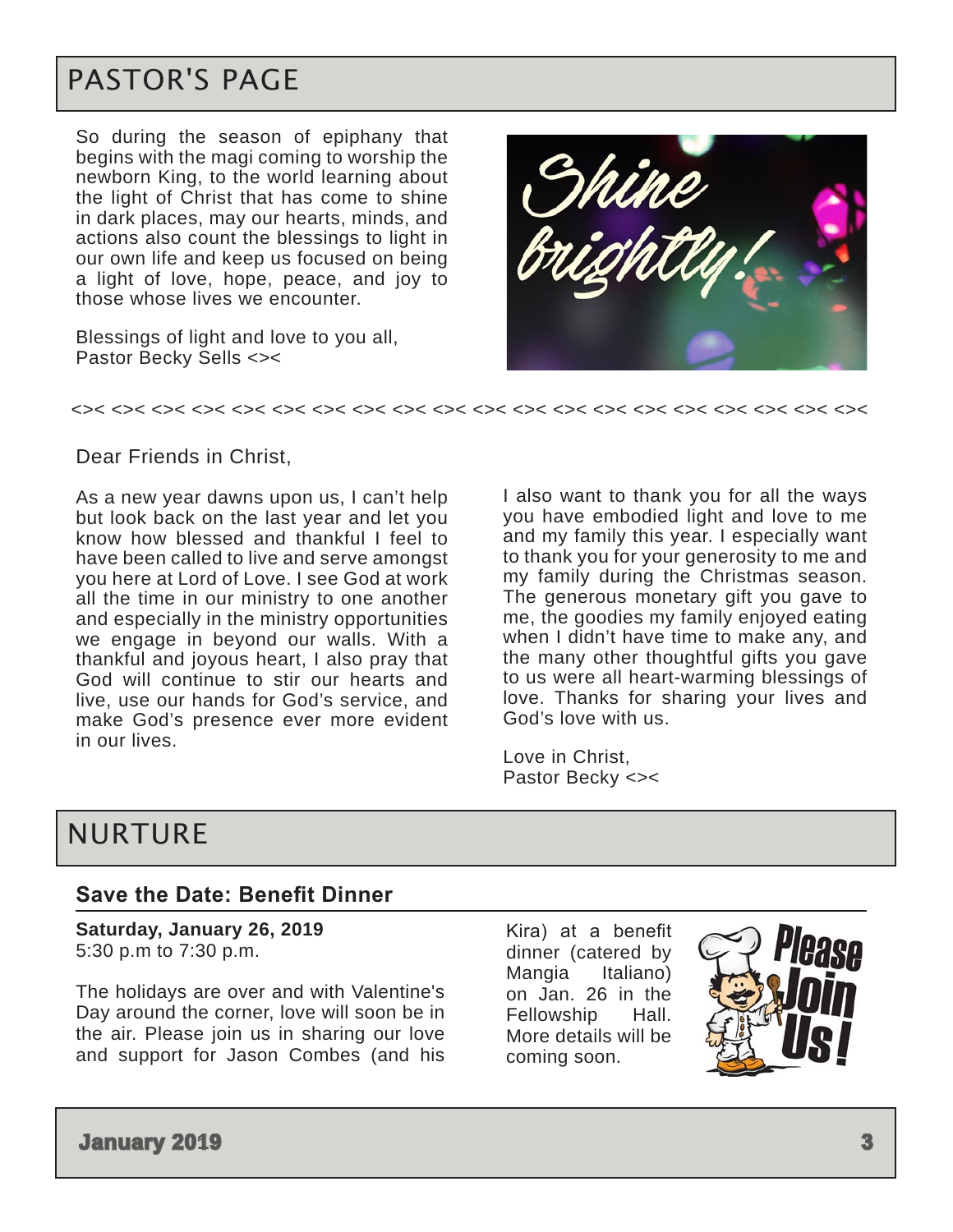# NURTURE

### **New Listening System**

A listening assistance system has been installed to provide worshipers with hearing needs to better hear the Good News. Four personal listening devices are available.

Each device has its own volume control to help get the right amount of sound amplification for each individual. Two units have loop lanyards. When worn around the neck, t-coil enabled hearing aids can automatically utilize the listening signal emitted from the lanyard.

If you don't have hearing aids or if yours are not t-coil enabled, the device also has an earpiece that fits over the ear opening. Please see an usher for help with one of the devices.



### **Aged to Perfection Luncheon**

#### **Wednesday, January 9, 2019, noon**

This month will include a presentation from the Omaha Fire Department regarding falls safety in the home.

Thank you to Susan Lueders and Jackie Combes for the ministry you provide with the "Aged to Perfection" luncheons you prepare and host every month. As well as a great fellowship event for those attending, proceeds from the free-will donation go o our "Deacon's Fund," which also ministers to others.

### **FAMILY MOVIE NIGHT!**

**Sunday, January 13, 2019** 4:30 p.m.



"Won't You Be My Neighbor?" will be the feature movie on Jan. 13 in our own fellowship hall. There will be chili soup at 4:30 p.m. for friends and family, and the documentary will start at 5 p.m. *Image: imdb.com*

### **How Will You Participate?**

Please consider participating in ministry at Lord of Love by preparing and serving FISH meals, picking up Sunday morning donuts-up and/or cleaning up the Sunday morning coffee cups. See the bulletin board in the Narthex for sign-up sheets. Thank you in advance.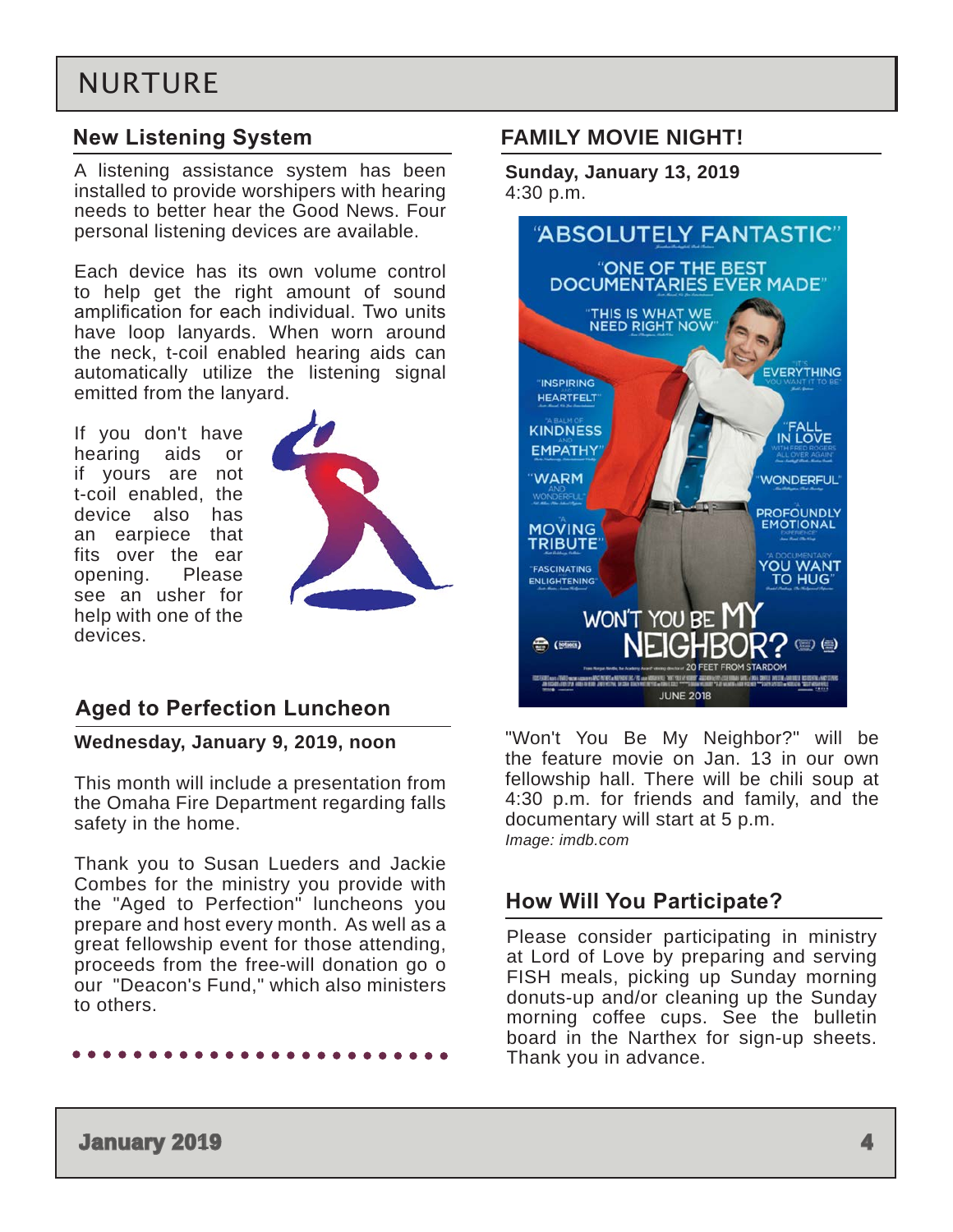### <span id="page-4-0"></span>**"Walk" to Jerusalem**

#### **January 6 to April 20, 2019 (15 weeks)**

Join us on an imaginary walk to encourage each of us to increase our physical and spiritual activity as we contemplate the journey from Lord of Love to Jerusalem for Easter. In addition, you will learn some fun facts about the areas we will imaginatively "visit" as we walk to Jerusalem.

In addition to walking, there are other ways to "earn miles." For example, you can collect mileage for 20 minutes of active household chores (vacuuming, shoveling snow, etc.). You can earn miles by spending 15 minutes in devotion and prayer or by attending a mid-week Lenten service (Ash Wednesday is March 6 and Lenten services begin March 13). You can also collect miles by doing 20 minutes of community service!

Beginning January 6, you can pick up an information packet about the walk. Included will be the Mile Calculation Sheet, 15 weekly tally sheets and a devotion booklet. The weekly tally sheets will be turned in each Sunday in the basket in the Narthex. (In addition, you can submit your miles online). The devotions are designed for you to read weekly and contemplate as you do your activities for the virtual walk that week.

Watch the world map in the narthex to see our route and progress each week toward the 6500 miles to Jerusalem. There will be some information about the areas we "travel through" emailed on a weekly basis.

This virtual walk is really quite simple: you don't have to pack or even find your passport! All you need to do is keep track of your physical and spiritual activity and turn in your tally sheets. If you have any questions, please ask the Member Care team.

### **Recover from Holiday Overeating**

*These foods are easy to digest and will help reset your energy levels so you can get back on track during or after the holidays when, according to the* New England Journal of Medicine, *the majority of our weight gain occurs.*



#### 1. FRUIT

Mangoes, pineapples and citrus have fiber and acidic properties that aid in digestion. Bananas are high in potassium, which helps eliminate sodium bloat.

#### 2. VEGETABLES

Leafy greens, sweet potatoes, celery and spaghetti squash are nutrient and fiber-rich foods that help ease digestion and replenish much-needed vitamins and minerals.

#### 3. PROTEINS

Because it's digested slowly, protein keeps you full and makes bingeing unlikely. Good options are yogurt, lean meat, nuts and kefir.

#### 4. LIQUIDS

Hydration aids in digestion and helps you feel satiated. White team has been shown to prevent fat cell development, and bone broth can help relieve GI inflammation.

#### 5. OTHER

Turmeric and fresh ginger ease the discomfort of overeating. Oats are also easily digested and high in fiber, which helps you feel full.

*From* HyVee Balance *magazine, Nov. 2018*

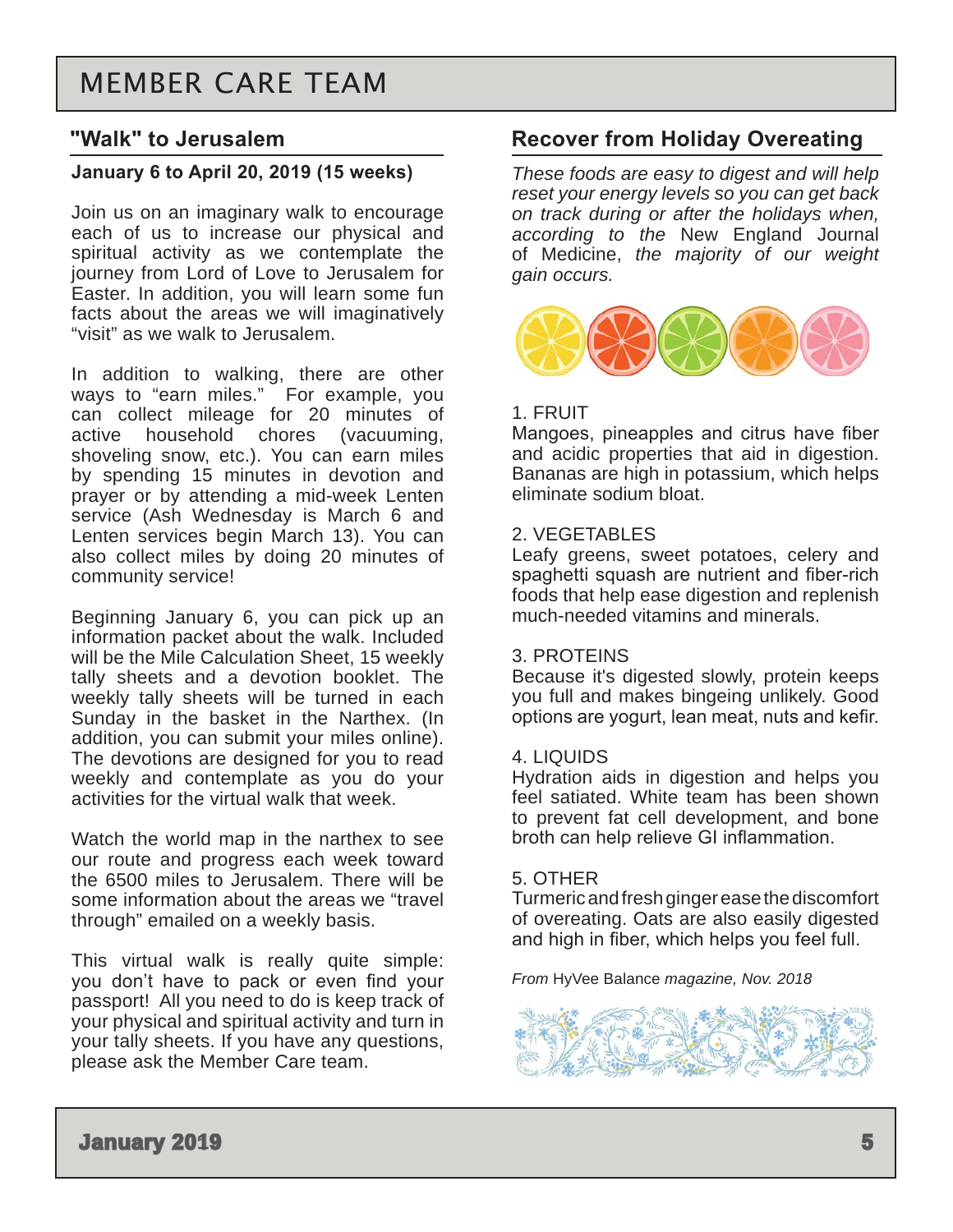### <span id="page-5-0"></span>**Participate in Worship Planning**

Would you like to help plan a worship service? If so, you may help during the adult education hour (about 9:15-10:15 a.m.) on **January 20**.

During this time, the Worship Planning Committee is inviting you to help plan the worship services for the last four Sundays of Epiphany. This session will include reviewing the readings for the day and picking hymns for each of the Sundays. Our goal is to let you become more familiar with the planning process and maybe create interest in the Worship Committee.



# COMMUNITY NEWS

### **Book Club Meeting**

Join us when you can—all are welcome! **Tuesday, Jan. 22 at 1 p.m.**, we'll get together to discuss "All the Light We Cannot See" by Anthony Doerr.



Our book selection to discuss on **Tuesday, Feb. 26 at 1 p.m.** is "The Gift of Years: Growing Older Gracefully" by Joan Chittister.

If you have ideas of book titles (with short descriptions) to consider for future selections, please bring them to our Jan. 22 meeting.

### **Scandinavia Trip**

#### **If visiting Scandinavia is on your bucket-list, read on:**

I have been working with Firebird Tours, who spend much of their time organizing trips in northern Europe, on this exciting travel opportunity. Imagine t delightful weeks in the capitals of Sweden, Denmark and then Norway.

I have custom-tailored the itinerary for just such a journey, June 1-14, 2019. Per person cost is \$4,220 (double occupancy) plus international airfare. Details are available at [https://www.](https://www.firebirdtours.com/client/itinerary-a080h00000zONST-0061A000015rueE) [firebirdtours.com/client/itinerary-a080h00000zONST-0061A000015rueE](https://www.firebirdtours.com/client/itinerary-a080h00000zONST-0061A000015rueE)

Feel free to pass this on to any one of your friends who might be interested! Of course, if you have questions, please email me at [pkmullen@cox.net](mailto:pkmullen@cox.net) or call 402.312.6067.

Sincerely, Karen Erickson Mullen

**January 2019 6**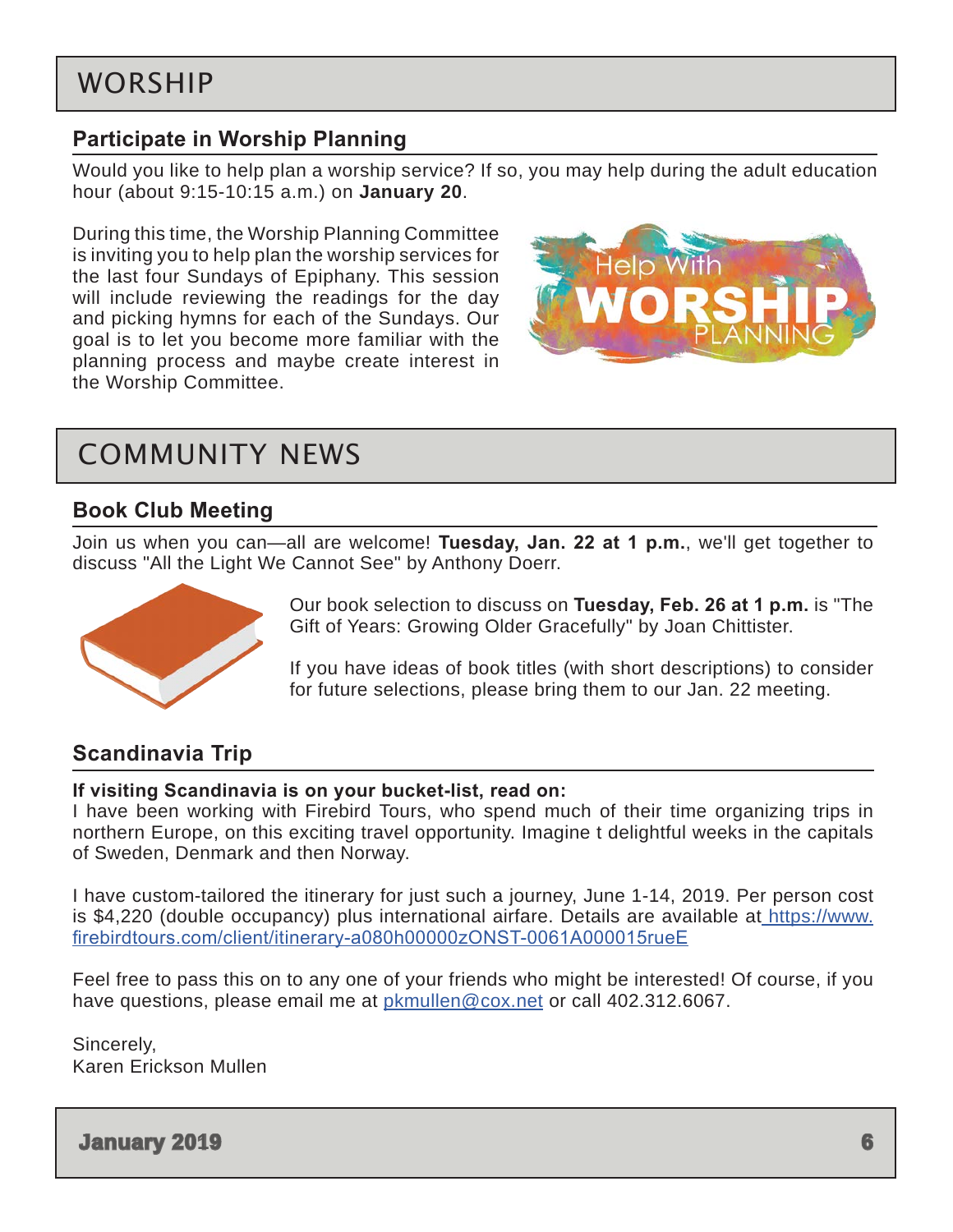# <span id="page-6-0"></span>OUTREACH

### **Save the Date: Blood Drive**



### **Sunday, February 24, 2019, 9 a.m. to 1:30 pm.**

Our annual Lord of Love blood drive is now scheduled. You can donate blood every 56 days. If you wish to participate in the Lord of Love blood drive, you cannot have donated blood after December 28, 2018.

Sign-up details will be given after the first of the year.

# MISSION

### **Mission Possible Update**

Thanks to all who gave so generously in their special offerings for Thanksgiving, Advent, and Christmas to the ELCA AMMPARO program—a holistic, whole church commitment by the ELCA, as a church in the world, to accompany children today and in the future. AMMPARO stands for Accompanying Migrant Minors with Protection, Advocacy, Representation and Opportunities. In the near future, we'll report the total amount that was given to this special program.



Several members of Lord of Love are actively involved through the Nebraska Synod's Guardian Angels program—where adults attend immigration court hearings with migrant children, as support and resources. If you have questions or would like to become involved, you may talk to any of them: Kathy Christiansen, Jane Gehringer, Deb Lund, or Pat Wineinger. Or contact Rev. Rebecca Sheridan at the Nebraska Synod: [rebecca@nebraskasynod.org](mailto:rebecca%40nebraskasynod.org?subject=)

# YOUTH



### **High School Class Collection for Siena/Francis House**

Rex Quadhamer delivered the "critical need" items collected for the Siena/Francis House on Sunday, Dec. 30. There were 5 full boxes and one full bag, with many toothbrushes, bars of soap, deodorant, blankets, coats, warm socks, gloves, hats, and assorted clothing.

Thanks to Rex and the volunteers who helped him load up the supplies after church. Thank you to the congregation for such a good response to the collection for Siena/Francis House!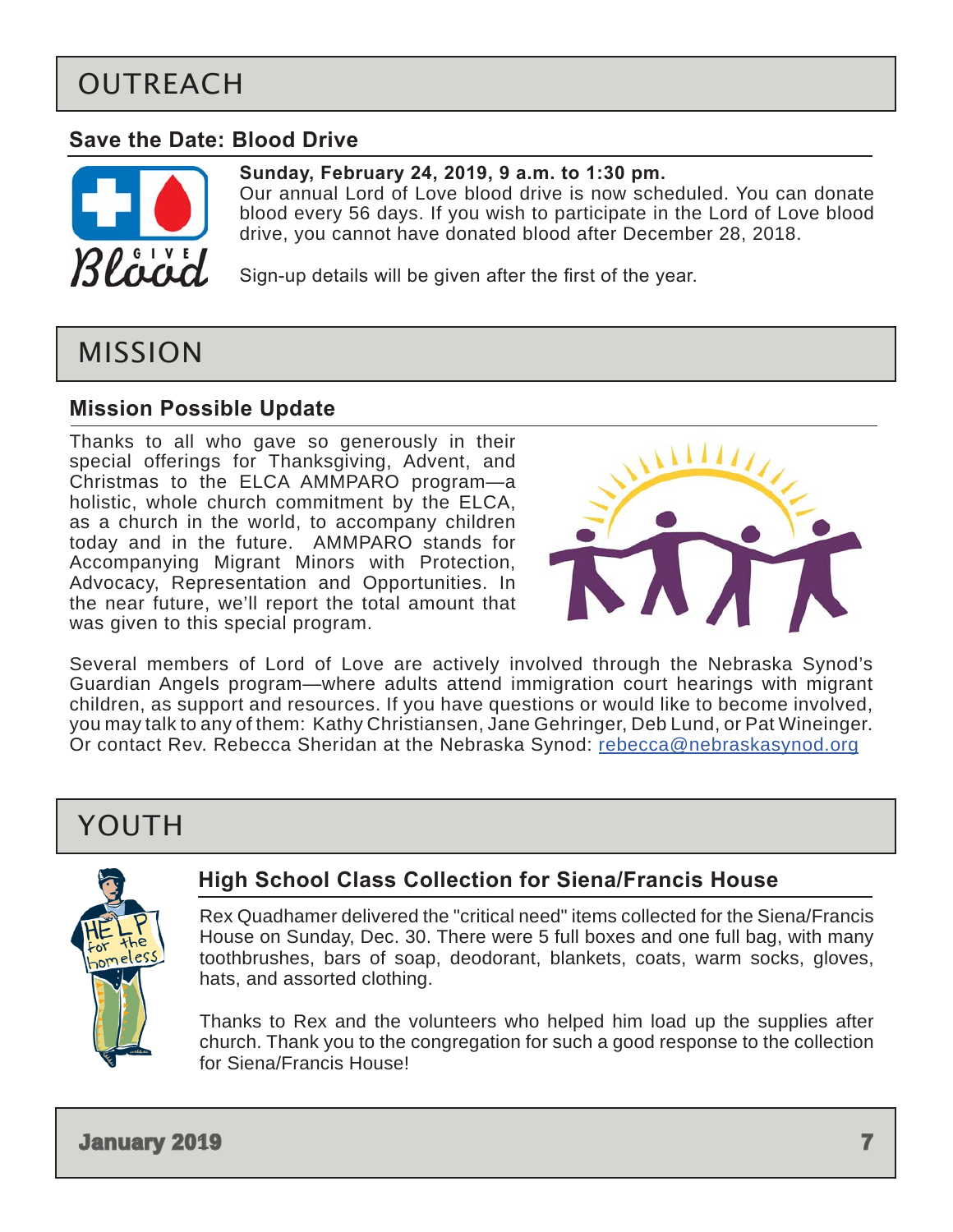# <span id="page-7-0"></span>ENDOWMENT/MEMORIAL FUNDS

### **What is the Difference between the Endowment Fund, Memorial Fund?**

Recently an individual doing estate planning asked a question about the Memorial Fund and the Endowment Fund. A basic distinction between the funds is the Memorial Fund is internal and the Endowment Fund is external.

The **Memorial Fund** is used to purchase items for use at Lord of Love. For example, funds were used for the purchase of paraments, communion service, the Christmas tree, LED light bulbs, the bells and chimes for the bell choir, and the four round tables in the narthex.



The Memorial Fund is funded through gifts given in memory of an individual who has passed away. Gifts may be given to five different categories which are Worship, Building, Grounds, Programs, and Undesignated. The categories are chosen by the donor or the family of the deceased.

While the Memorial Committee has the responsibility of administering the fund, they do not actively look for projects but act on request from the Pastor, Church Council or other members of the congregation.

Members of the Memorial Committee are appointed by the Church Council.

The **Endowment Fund** is a fund used to support Missions. According to the constitution, the Fund may not be used for the budget of Lord of Love.

The Endowment Committee asks for grant requests every year. They review the request and make grants. The total amount of grants allowed is 3% to 5% of the balance of the fund.

Examples of grants made in the past are scholarships for students in Tanzania, prison ministries, Lutheran Service Corps, and Camp Carol Joy Holling.

The Endowment Fund is funded generally through gifts from an individual's estate.

Two members of the Endowment Committee are appointed by the Church Council and three are elected by the congregation.

For additional questions, please talk to Doug Aden or another member of either committee.

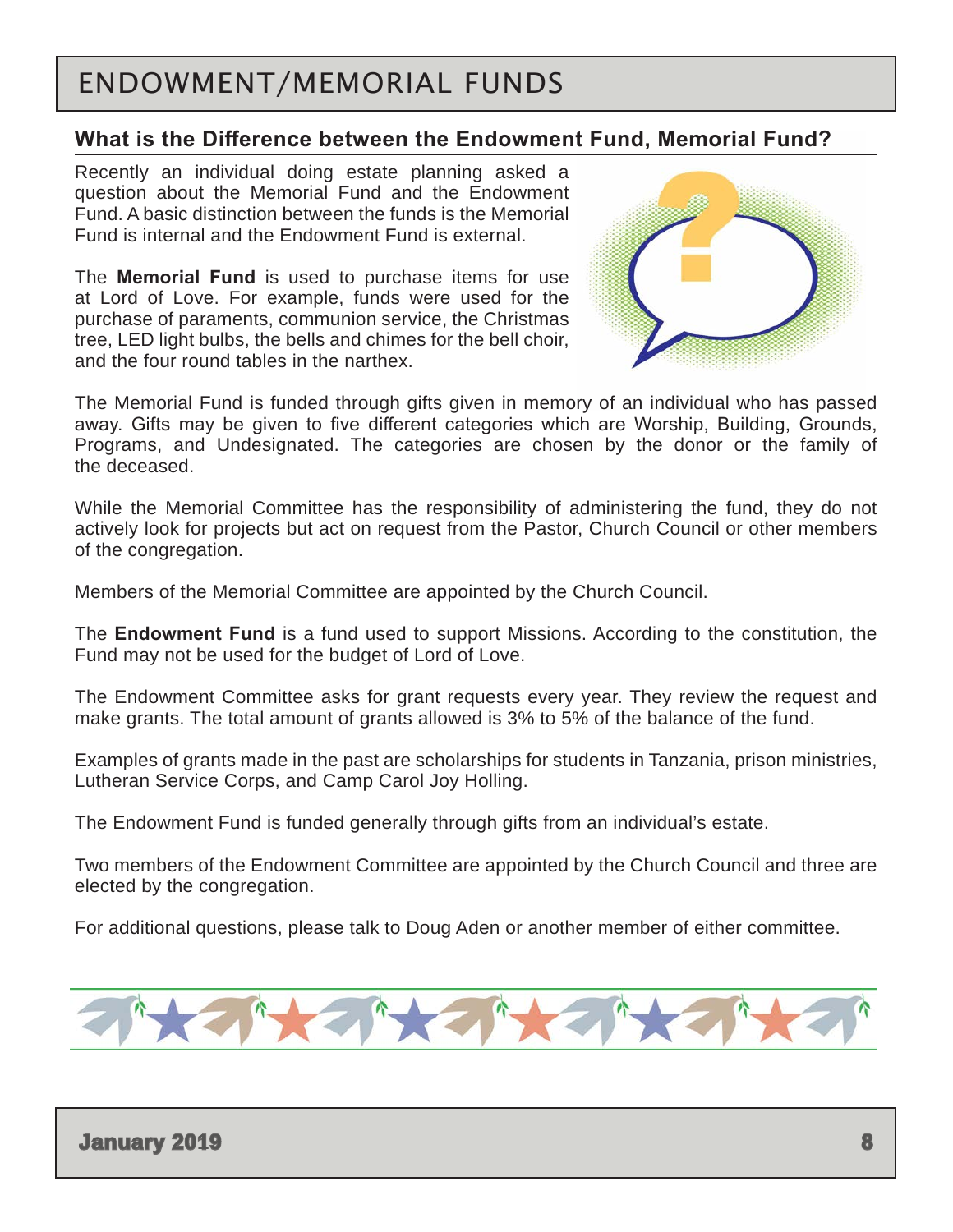# <span id="page-8-0"></span>CHURCH COUNCIL

### **From the Council President, Brian Lund**

*2 Corinthians 5:17 (NRSV): So if anyone is in Christ, there is a new creation: everything old has passed away; see, everything has become new!*

Welcome to the new year! Like many other years, we will find this one filled with many blessings, opportunities and challenges. Collectively and as individuals, we can expect many times of great joy and other times of great sorrow. Throughout it all, we can rejoice that God is with us. In Him, we have a source of strength, hope, and peace.

Pastor Becky and I continue to work on discerning our focus for the coming year. Our current list of focus topics consists of:

- worship
- Sunday School
- Strengthening outreach into the community of Northwest Omaha

In January, the congregation council will begin discussions on these and any other key topics identified at our council retreat. This will lead to more focused discussion in a congregation visioning activity following our February semi-annual meeting.

What is driving discussion on the above topics? Over the past number of years, there have been changes in the attendance pattern for worship and Sunday School. We need to consider appropriate adjustments to our schedule and faith formation program in light of these changes.

Lord of Love is a wonderful and faith-filled place. It seems that we have been waiting for people to come to us to find that out. There are likely many needs within the community and we have much we can offer. We need to determine in what ways we can actively engage with the community

that demonstrates who we are. Where do the passions for service of our members lead us? What can we do to meet some of the needs of the community on our own or through partnership with other organizations? Input from congregation members is an important part of discerning our calling to be in the community.



*James 1:22-25 (NRSV): But be doers of the word, and not merely hearers who deceive themselves. For if any are hearers of the word and not doers, they are like those who look at themselves in a mirror; for they look at themselves and, on going away, immediately forget what they were like. But those who look into the perfect law, the law of liberty, and persevere, being not hearers who forget but doers who act they will be blessed in their doing.*



I am so thankful for the support and leadership provided by the members of our congregation council. Please join me in thanking these women and men for serving: **Don Rowen, Jackie Combes, Kathy Christiansen, Heather Hansen, Rex Quadhamer, Chris Rich, Joan Witt, Jesse Brewer, Paula Foster, Paul Christenson,** and **Brandon Zalesky.**

Please continue to pray for the ELCA, Presiding Bishop Elizabeth Eaton, our Nebraska Synod, Bishop Brian Maas, Pastor Becky, our staff, our members, our ministry together, and for all of those who are in need.

Blessings in faith and service, Brian Lund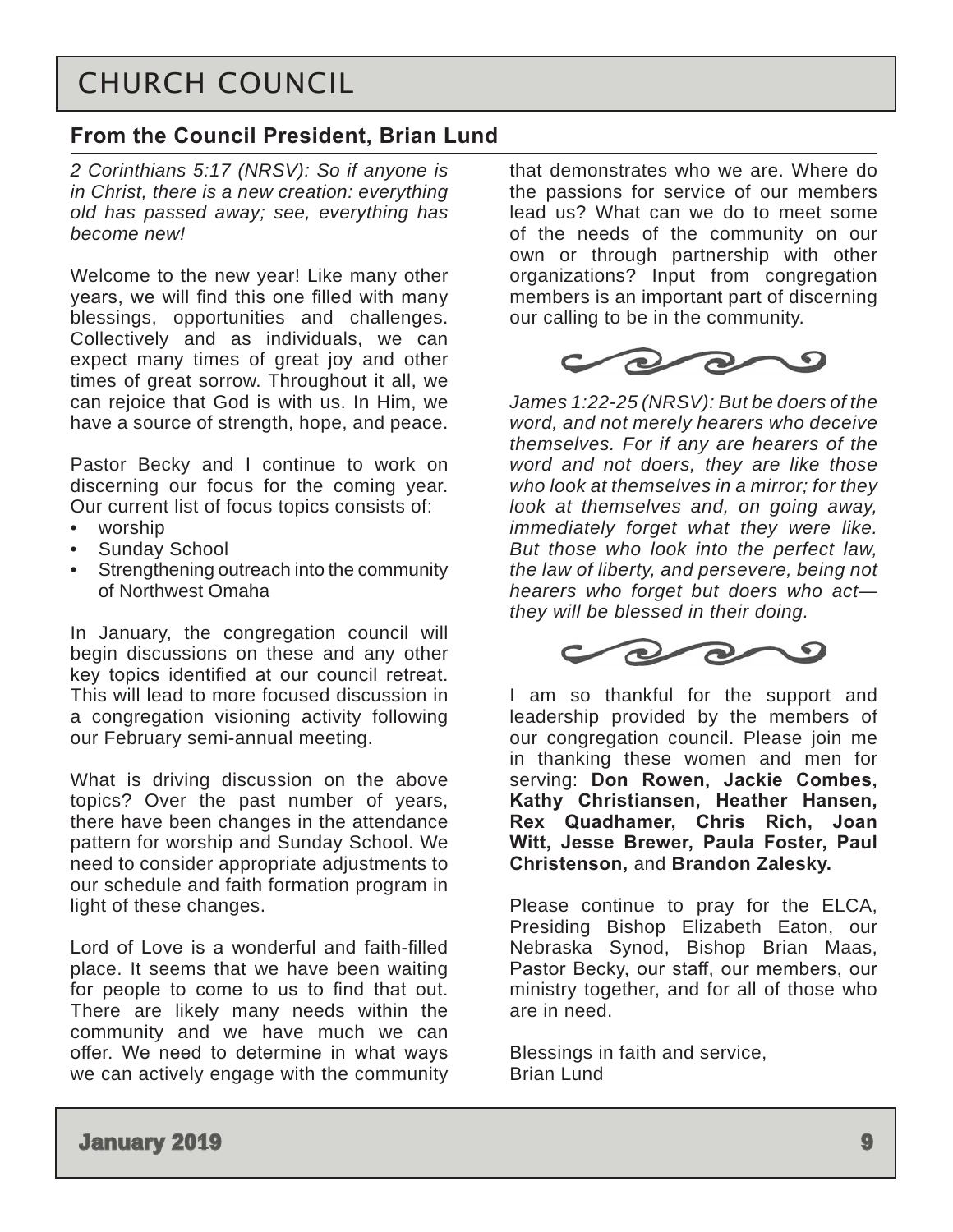# CHURCH COUNCIL AND RESOURCES

#### **2019 Lord of Love Church Council**

*Vision and Coordination***:** Brian Lund, President; Paul Murphy, Vice-President;

Kathy Christiansen, Secretary; Rett Messerschmidt, Treasurer

*Nurture:* Rosie Avalos and Joan Witt

*Outreach:* Paula Foster and Charise Adams

*Resources:* Brandon Zalesky and Paul Christenson *Worship:* Rex Quadhamer and Shawn Lorenzen

### **Giving Status**

General Fund financial information for November 2018: Actual Income - \$21,803.00 Actual Expense - \$28,846.42

Financial Information Year-To-Date as of the end of November: Actual Income - \$286,381.85 Actual Expense - \$285,594.96

As of the end of November, the available cash balance is **negative** \$1,664.25. Weekly offerings of \$6,927 are needed to meet budgeted expenses. The weekly offering average at the end of November was \$6,008. Thank you for your continued support.

### **Stewardship Reflection, by Rex Quadhamer**

*"Only live your life in a manner worthy of the gospel of Christ." Philippians 1:27* 

The comments on the margin of my Bible say: "These words refer to life in community and its responsibilities. Christianity is more than a religion; believing in Christ is a way of life."

Wow! The thing about this is that people who don't know Christ have a hard time understanding why we live like we do: why we live generous lives with all that God has given to us, and why we gather in community to worship and praise Him. Their pride leads them to live anxious lives full of conflict instead of Christ's love, greed instead of generosity, worry instead of steadfast faith. As I'm writing this in the season of Advent/ Christmas, I see all kinds of signs of our belief in Christ. *(continued, next)*



**COUNCIL** 

**CHURCH**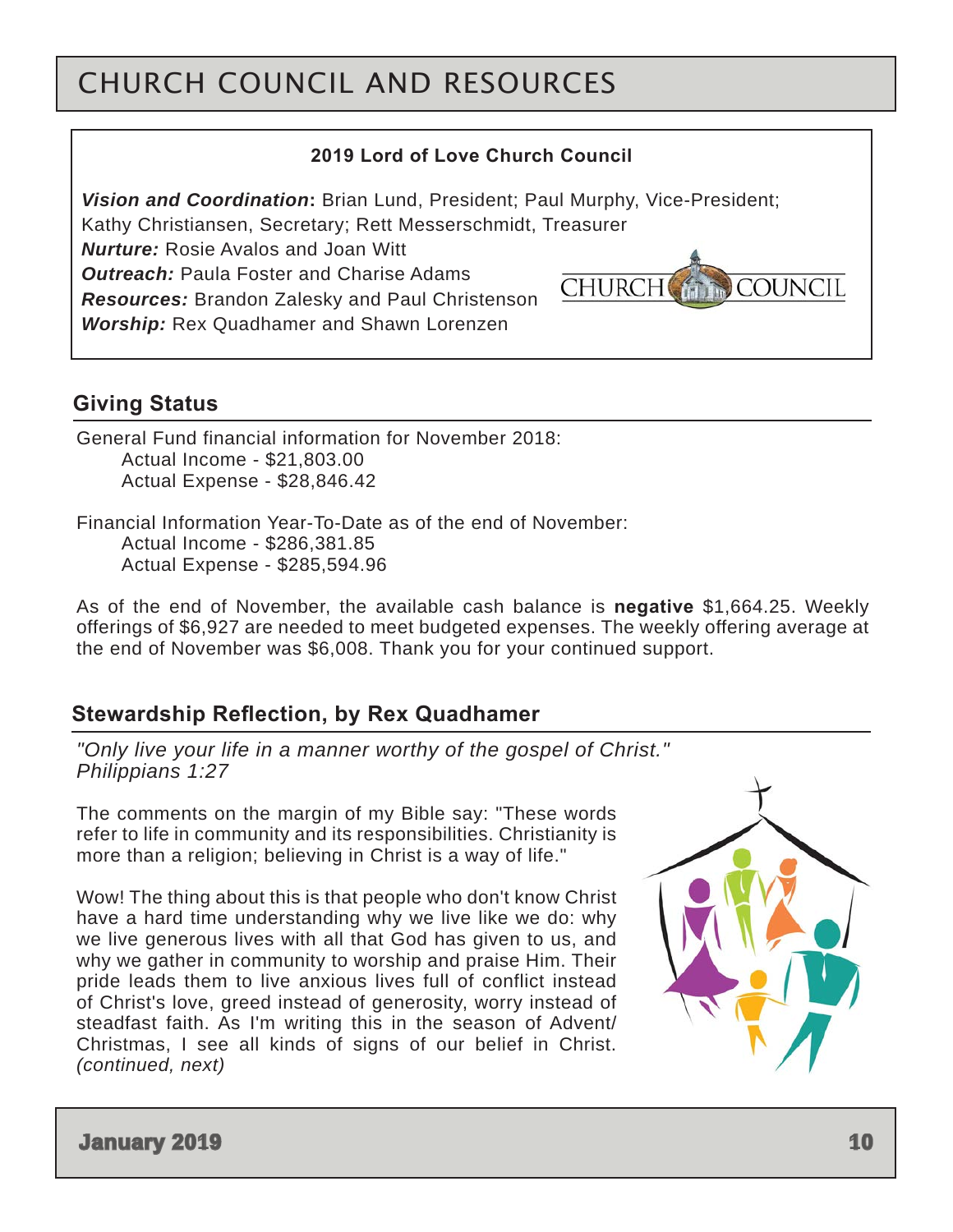### <span id="page-10-0"></span>**Stewardship, continued**

Going caroling to our older members, we're touching their hearts with Christmas songs and fellowship; there are the goodie tins and Project Linus; the collections for the Siena/Francis house where you are giving dignity and hope with essentials just for living. We're praying for each other and encouraging one another in fellowship. I'm sure each of you could add to this list!

We've each traveled our own individual roads to knowing Christ, some smooth and some bumpy. Either way, we've come to understand a faith and love which has come to us. May we live this new year in a manner worthy of the gospel of Christ!!



# WOMEN OF LOVE

### **Secret Angel Reveal**

#### **Sunday, January 6, 2019, 9:15 a.m.**

The Secret Angel Reveal with coffee fellowship will be held in the fellowship hall after the first service on Jan. 6. The 2018 participants are asked to bring a signed card for their Secret Angel.

All women are invited to attend and find out how a little token of friendship may be all it takes to make someone's day. Registration forms for 2019 will be available. Ashley Hamik will head up the 2019 secret angels.

### **Lutheran Women of Omaha**

#### **Tuesday, January 8, noon**

Lutheran Women of Omaha will meet at Rejoice Lutheran Church, 138th and Center, for this month's luncheon (\$7). The program will feature Campus Ministry and the free-will offering will go to that ministry.

Please make your reservation with Ruth Manning (402.451.0221) by 3 p.m. on Sunday, January 6.

# MEN'S NEWS CORNER

### **Men's Breakfast Group**

Men's Breakfast Group meets Saturday mornings at 0700 in the fellowship hall. All men are welcome.



**January 2019 11**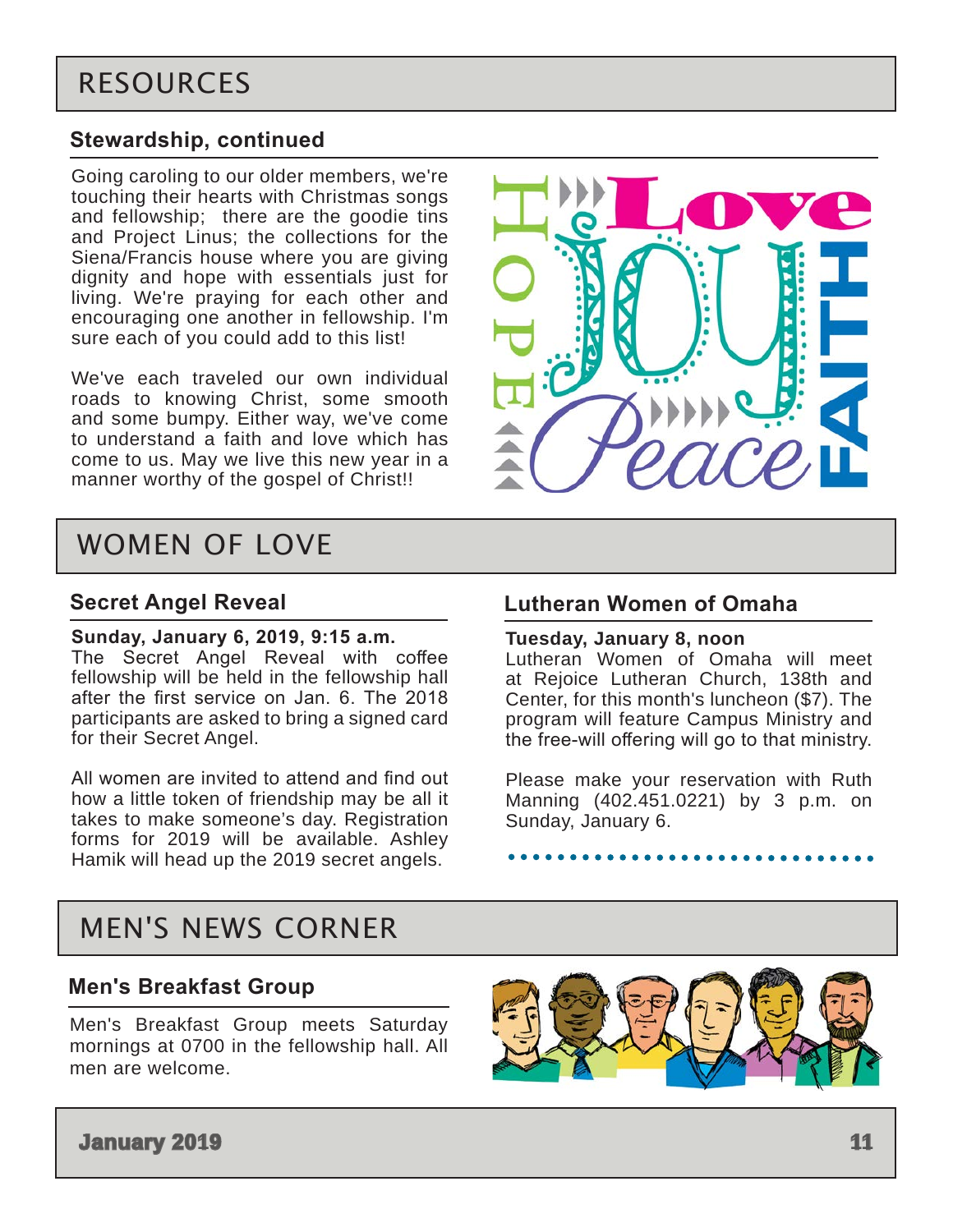# <span id="page-11-0"></span>IN OUR PRAYERS

Janet Baker *Dick Bell* Connie Bennett (cousin of Karen Armitage) *Gloria Chalkley (friend of Ann Kroll)* Jason Combes *Brooke (friend of Rose Roberts)* Pat Edwards (mother of John Edwards) *Judy Egr* Krysta Figga (friend of Dave & Lisa Rieff) *Babette Garder (mother of Kenn Garder)* Ed Guthrie *Olivia Griffin (daughter of Scott and Dana Griffin)* Pr. Joe Hernandez – Missionary in the Middle East (cousin of David & Chris Boarts) *Dennis Hindemith* David Hojnacke (neighbor of the Armitage family) *Bill Jorgensen (husband of Carolyn)* Julie (friend of Pat Brewer) *Ken Lineweaver (step-dad of Gwen Edwards)* Lisa Lueders (sister-in-law of Dave Lueders) *Ruth Manning* Juanita Kiesel (friend of Mary Lou) *Jon Meier (son of Carolyn Meier)* Eileen Nagle (mother-in-law of Tara Novak) *Bill Pickens* Judy Quest (friend of Jane Gehringer)

*Paul Rumbaugh* Sarge Schuchard *Peggy Seck (cousin of Ann Kroll)* Pauline Shaffer *Nancy Shinrock* Brenda Thom *Roslynn Thom (sister of Ron Thom)* Stephanie Ulrich (relative of Paula Foster) *Alan Walther (brother of Brian Walther)*  Steve Wiitala (friend of Karen Mullen) *Stephanie Ulrich (relative of Paula Foster)*  Jo Ward (mother of Christie Klos) *Lara Anne Willard (daughter of Matt & Lisa)*

Caregivers and those who suffer with addictions and depression, those seeking employment and those seeking to adopt.

#### **Those Who Mourn**

The family and friends of Brian Shinrock *The family and friends of Richard Ramsay (brother of Gary)*

#### **Those Who are Deployed**

Zach Gehrig, grandson of Sarge & Shirley **Schuchard** *Tom Wilson, son of Jackie Wilson (friend of Gwen Edwards)*

*To add a name to the "In Our Prayers" section, email marylou@lord-of-love.org, contact the office at 402.493.2946, or fill out a prayer request note available in the narthex and place it in the basket.* 

*Please also let the office know when a name can be removed from the list.*

### **LOVE NOTES**

Thank you to Jackie, Joe and Susan for serving an Advent dinner and to everyone who helped with the midweek meals.

Thank you to Gary Ramsey for helping with the FISH and Advent dinners every week! He always has the dishwasher going and never leaves until the dishes and kitchen are ready for the next event.

*From the Nurture Committee*



**January 2019 12**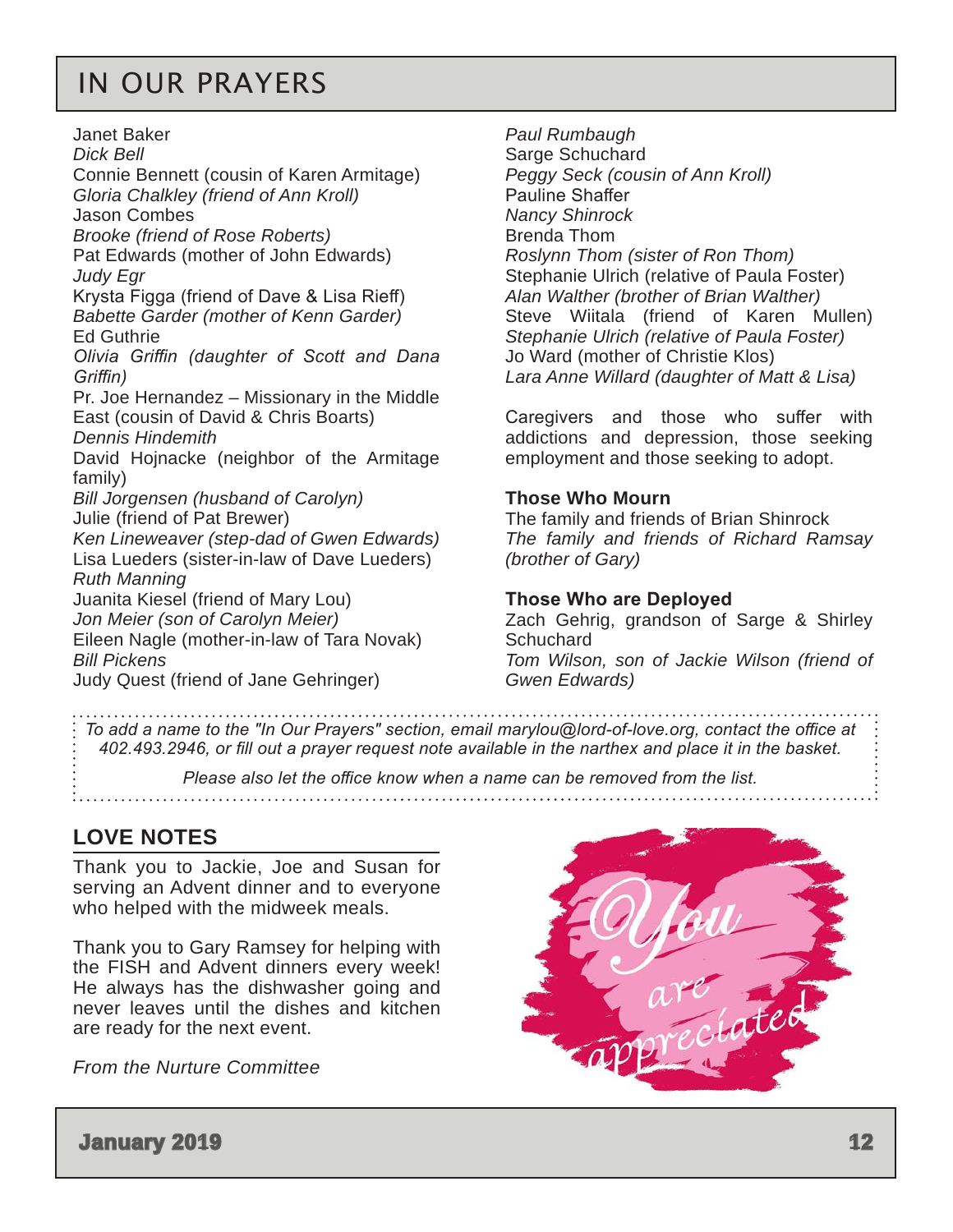# <span id="page-12-0"></span>WORSHIP SERVANTS

|                          | 8 a.m. Service                                                    | 10:30 a.m. Service                |  |  |  |
|--------------------------|-------------------------------------------------------------------|-----------------------------------|--|--|--|
| January 6 Choir          |                                                                   |                                   |  |  |  |
| <b>Greeters</b>          | Paul and Sue Dieter                                               | Paul and Deb Christenson          |  |  |  |
| Liturgist                | Kenn Garder                                                       | Paul Christenson                  |  |  |  |
| <b>Communion Servers</b> | Shari Garder                                                      | Dave and Susan Lueders            |  |  |  |
|                          | <b>Bill Baker</b>                                                 | Charise and Maykala Adams         |  |  |  |
|                          | Jason and Bailee Shupp                                            |                                   |  |  |  |
|                          |                                                                   |                                   |  |  |  |
|                          |                                                                   | Pat Wineinger,                    |  |  |  |
| <b>Altar Care</b>        | Mardi Fiske                                                       | Shelby Lamoureux                  |  |  |  |
| <b>CD Recording</b>      |                                                                   | Pat Brewer                        |  |  |  |
| <b>January 13</b>        |                                                                   | Choir                             |  |  |  |
| <b>Greeters</b>          | Joe and Jackie Combes                                             | Miguel and Rosie Avalos           |  |  |  |
| Liturgist                | Brandon Zalesky                                                   | Karen Armitage                    |  |  |  |
| <b>Communion Servers</b> | Joe and Jackie Combes                                             | Miguel and Rosie Avalos           |  |  |  |
|                          | Carissa and Payton Combes                                         | Paul Concannon                    |  |  |  |
|                          |                                                                   | Kathy Christiansen                |  |  |  |
|                          |                                                                   |                                   |  |  |  |
|                          |                                                                   | Deb Quadhamer,                    |  |  |  |
| <b>Altar Care</b>        | Joan Witt                                                         | Judy Messerschmidt                |  |  |  |
| <b>CD Recording</b>      |                                                                   | Paul Christenson                  |  |  |  |
| January 20 Choir         |                                                                   |                                   |  |  |  |
| <b>Greeters</b>          | Doug and Cathy Aden                                               | Paul and Ann Kroll                |  |  |  |
| Liturgist                | Ron Thom                                                          | Lori Vandeventer                  |  |  |  |
| <b>Communion Servers</b> | Doug and Cathy Aden                                               | Paul and Ann Kroll                |  |  |  |
|                          | <b>Brian and Connie Walther</b>                                   | Ashley Hamik                      |  |  |  |
|                          |                                                                   | Julie Thompson                    |  |  |  |
|                          |                                                                   |                                   |  |  |  |
| <b>Altar Care</b>        | <b>Angie Meyers</b>                                               | Diana Haye, Marcia Roads          |  |  |  |
| <b>CD Recording</b>      | Dave Lueders                                                      |                                   |  |  |  |
| January 27 Brass         |                                                                   | Brass, Choir                      |  |  |  |
| <b>Greeters</b>          | Woody and Mardi Fiske                                             | Shelby Lamoureux and Ruth Manning |  |  |  |
| Liturgist                | Chris Rich                                                        | Claudia Rowen                     |  |  |  |
| <b>Communion Servers</b> | Jim and Jeri Morgan                                               | Don Rowen                         |  |  |  |
|                          | Caleb and Lorelei Rich                                            | John Edwards                      |  |  |  |
|                          |                                                                   | Tom and Beth Olson                |  |  |  |
|                          |                                                                   |                                   |  |  |  |
|                          | Doug & Rose Roberts,                                              | Karen Armitage,                   |  |  |  |
| <b>Altar Care</b>        | Karen & Dale Fink                                                 | <b>Gwen Edwards</b>               |  |  |  |
| <b>CD Recording</b>      |                                                                   | Paul Murphy                       |  |  |  |
| <b>Ushers</b>            |                                                                   |                                   |  |  |  |
|                          | 8 a.m. Paul Dieter, Matt Willard, Dennis Hindemith, Jesse Brewer  |                                   |  |  |  |
|                          | 10:30 a.m. Brian Lund, Deb Lund, Doug Armitage, Darrell Wineinger |                                   |  |  |  |